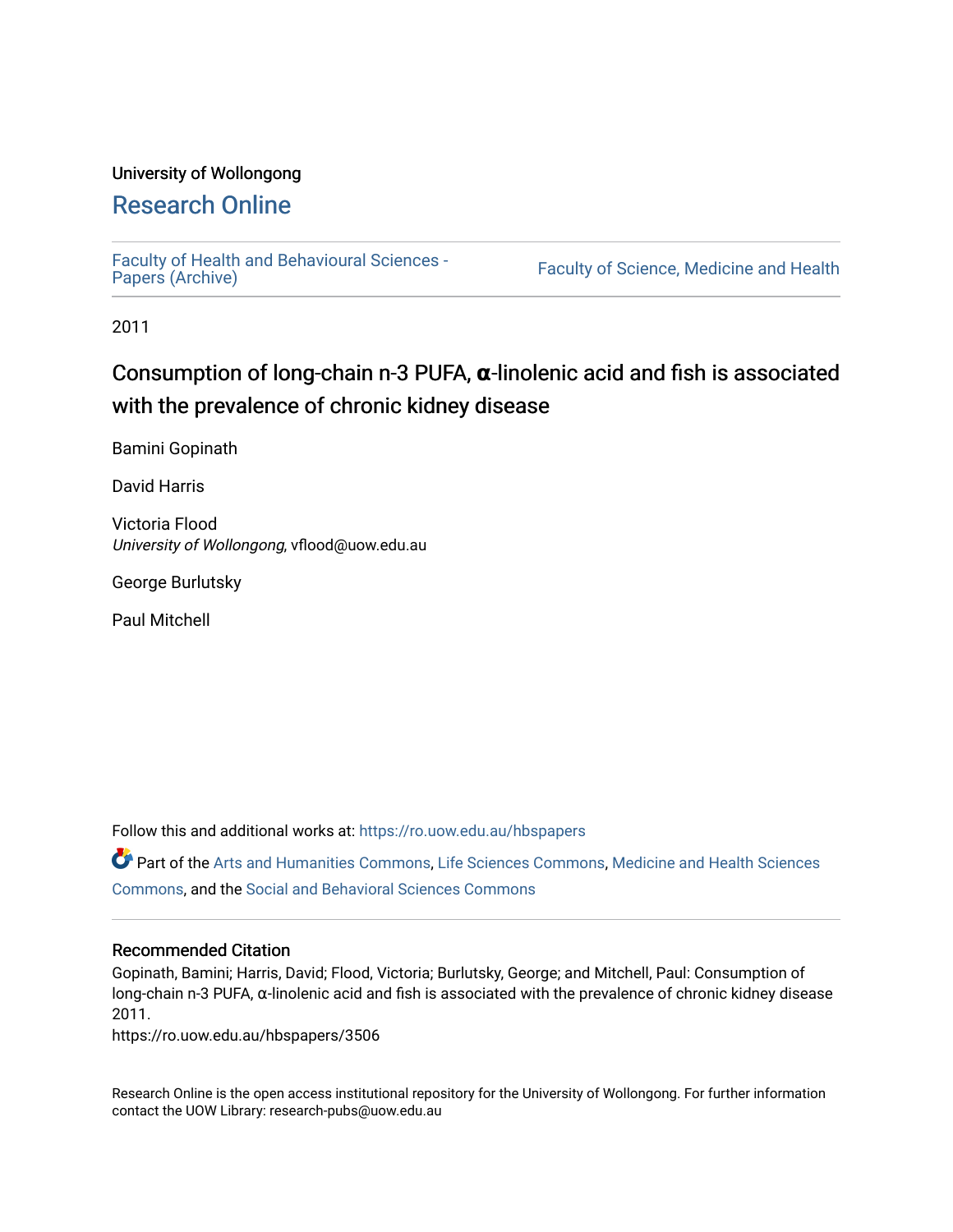# Consumption of long-chain n-3 PUFA, **α**-linolenic acid and fish is associated with the prevalence of chronic kidney disease

## **Abstract**

Due to the anti-inflammatory properties of PUFA, it has been suggested that they may protect against kidney damage in adults. However, relatively few epidemiological studies have examined this hypothesis in human subjects. We investigated the association between dietary intakes of PUFA (n-3, n-6 and  $\alpha$ linolenic acid), fish and the prevalence of chronic kidney disease (CKD). A total of 2600 Blue Mountains Eye Study (1997-9) participants aged  $\geq$  50 years were analysed. Dietary data were collected using a semiquantitative FFQ, and PUFA and fish intakes were calculated. Baseline biochemistry including serum creatinine was measured. Moderate CKD was defined as an estimated glomerular filtration rate of < 60 ml/min per 1·73 m2. Participants in the highest quartile of long-chain n-3 PUFA intake had a significantly reduced likelihood of having CKD compared with those in the lowest quartile of intake (multivariableadjusted OR 0·69, 95 % CI 0·49, 0·99). α-Linolenic acid intake was positively associated with CKD (OR, per standard deviation increase in α-linolenic acid, 1·18, 95 % CI 1·05, 1·32). Total n-3 PUFA or total n-6 PUFA were not significantly associated with CKD. The highest compared with the lowest quartile of fish consumption was associated with a reduced likelihood of CKD (OR  $0.68$ , 95 % CI 0.48, 0.97; P for trend = 0·02). The present study shows that an increased dietary intake of long-chain n-3 PUFA and fish reduces the prevalence of CKD. Hence, a diet rich in n-3 PUFA and fish could have a role in maintaining healthy kidney function, in addition to roles of these nutrients in the prevention and modulation of other diseases.

## **Disciplines**

Arts and Humanities | Life Sciences | Medicine and Health Sciences | Social and Behavioral Sciences

## Publication Details

Gopinath, B., Harris, D., Flood, V. M., Burlutsky, G. & Mitchell, P. 2011, 'Consumption of long-chain n-3 PUFA, α-linolenic acid and fish is associated with the prevalence of chronic kidney disease', British Journal of Nutrition, vol. 105, no. 9, pp. 1361-1368.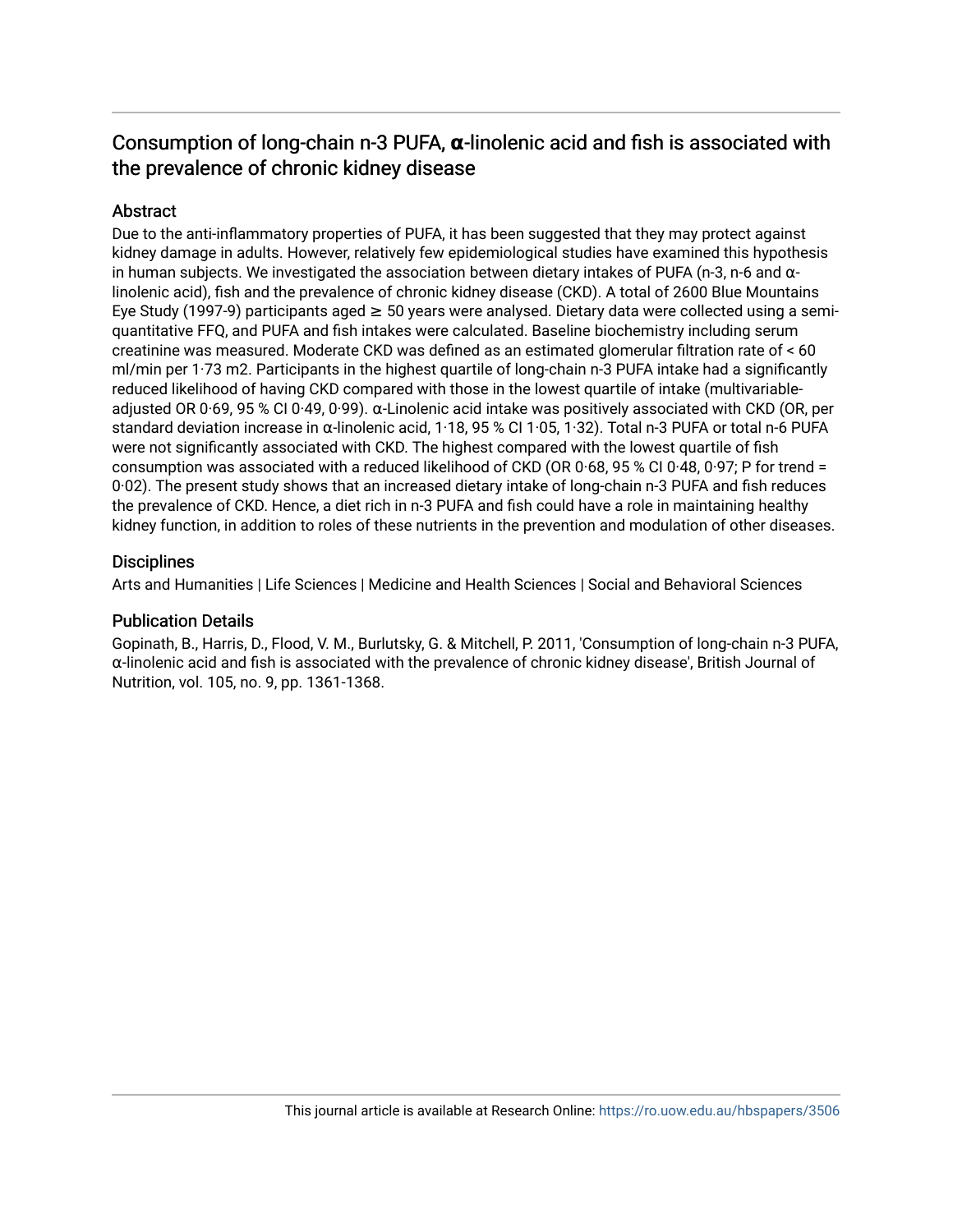# Consumption of long-chain  $n-3$  PUFA,  $\alpha$ -linolenic acid and fish is associated with the prevalence of chronic kidney disease

Bamini Gopinath<sup>1</sup>, David C. Harris<sup>2</sup>, Victoria M. Flood<sup>3</sup>, George Burlutsky<sup>1</sup> and Paul Mitchell<sup>1</sup>\*†

<sup>1</sup>Centre for Vision Research, Department of Ophthalmology and Westmead Millennium Institute, University of Sydney, Sydney, NSW, Australia

 $^{2}$ Centre for Transplantation and Renal Research, Westmead Millennium Institute, University of Sydney, Sydney, NSW, Australia

<sup>3</sup>Faculty of Health and Behavioural Sciences, University of Wollongong, Sydney, NSW, Australia

(Received 7 September 2010 – Revised 5 November 2010 – Accepted 7 November 2010 – First published online 24 January 2011)

### Abstract

Due to the anti-inflammatory properties of PUFA, it has been suggested that they may protect against kidney damage in adults. However, relatively few epidemiological studies have examined this hypothesis in human subjects. We investigated the association between dietary intakes of PUFA  $(n-3, n-6)$  and  $\alpha$ -linolenic acid), fish and the prevalence of chronic kidney disease (CKD). A total of 2600 Blue Mountains Eye Study (1997–9) participants aged  $\geq$  50 years were analysed. Dietary data were collected using a semi-quantitative FFQ, and PUFA and fish intakes were calculated. Baseline biochemistry including serum creatinine was measured. Moderate CKD was defined as an estimated glomerular filtration rate of  $\leq 60$  ml/min per 1·73 m<sup>2</sup>. Participants in the highest quartile of long-chain *n*-3 PUFA intake had a significantly reduced likelihood of having CKD compared with those in the lowest quartile of intake (multivariable-adjusted OR 0·69, 95 % CI 0·49, 0·99).  $\alpha$ -Linolenic acid intake was positively associated with CKD (OR, per standard deviation increase in  $\alpha$ -linolenic acid, 1·18, 95 % CI 1·05, 1.32). Total  $n-3$  PUFA or total  $n-6$  PUFA were not significantly associated with CKD. The highest compared with the lowest quartile of fish consumption was associated with a reduced likelihood of CKD (OR  $0.68$ ,  $95\%$  CI  $0.48$ ,  $0.97$ ; P for trend=0.02). The present study shows that an increased dietary intake of long-chain n-3 PUFA and fish reduces the prevalence of CKD. Hence, a diet rich in n-3 PUFA and fish could have a role in maintaining healthy kidney function, in addition to roles of these nutrients in the prevention and modulation of other diseases.

#### Key words: Chronic kidney disease: PUFA: *n*-3: Fish: Blue Mountains Eye Study

Chronic kidney disease (CKD) is an important health problem among older adults and can lead to end-stage renal disease with its need for dialysis or transplantation for survival<sup> $(1-3)$ </sup>. Therefore, it is important to identify risk/protective factors associated with CKD at an early kidney disease stage in the continuum, at which prevention/control of disease progression is more applicable<sup> $(4)$ </sup>. Many cohort studies have identified hypertension, diabetes, obesity, hyperlipidaemia and smoking as risk factors for the development of CKD. It is generally hypothesised that these risk factors exert their influence by increasing vascular pathology and by direct damage to kidney structures $<sup>(1)</sup>$ .</sup>

Due to the anti-inflammatory properties of PUFA, it has been suggested that these nutrients may protect the kidneys from damage in adults; however, very few studies have examined the putative association between PUFA and the

development of  $CKD^{(5,6)}$ . PUFA supplementation was observed as reducing renal inflammation and fibrosis in animal models $^{(6)}$ . Recently, an Italian population-based cohort study of 931 adults aged  $\geq$  65 years old assessed the association between plasma PUFA levels and renal function. Baseline long-chain  $n-3$  and  $n-6$  PUFA were negatively associated with creatinine at the 3-year follow-up. Moreover, participants with higher plasma PUFA at enrollment had a lower risk of developing renal insufficiency (creatinine clearance  $\leq 60$  ml/min) during the 3-year follow-up<sup>(5)</sup>.

Further epidemiological investigations are needed to confirm the role of PUFA in the renal inflammation and fibrosis pathways of CKD<sup>(6)</sup>. To the best of our knowledge, no population-based study has examined the association between dietary intakes of PUFA, fish and CKD in the general population. Therefore, we used a large representative,

\* Corresponding author: P. Mitchell, fax +61 2 9845 6117, email paul\_mitchell@wmi.usyd.edu.au

Abbreviations: AA, arachidonic acid; BMES, Blue Mountains Eye Study; CKD, chronic kidney disease; eGFR, estimated glomerular filtration rate.

<sup>†</sup> Present address: Centre for Vision Research, University of Sydney, Westmead Hospital, Hawkesbury Road, Westmead, NSW 2145, Australia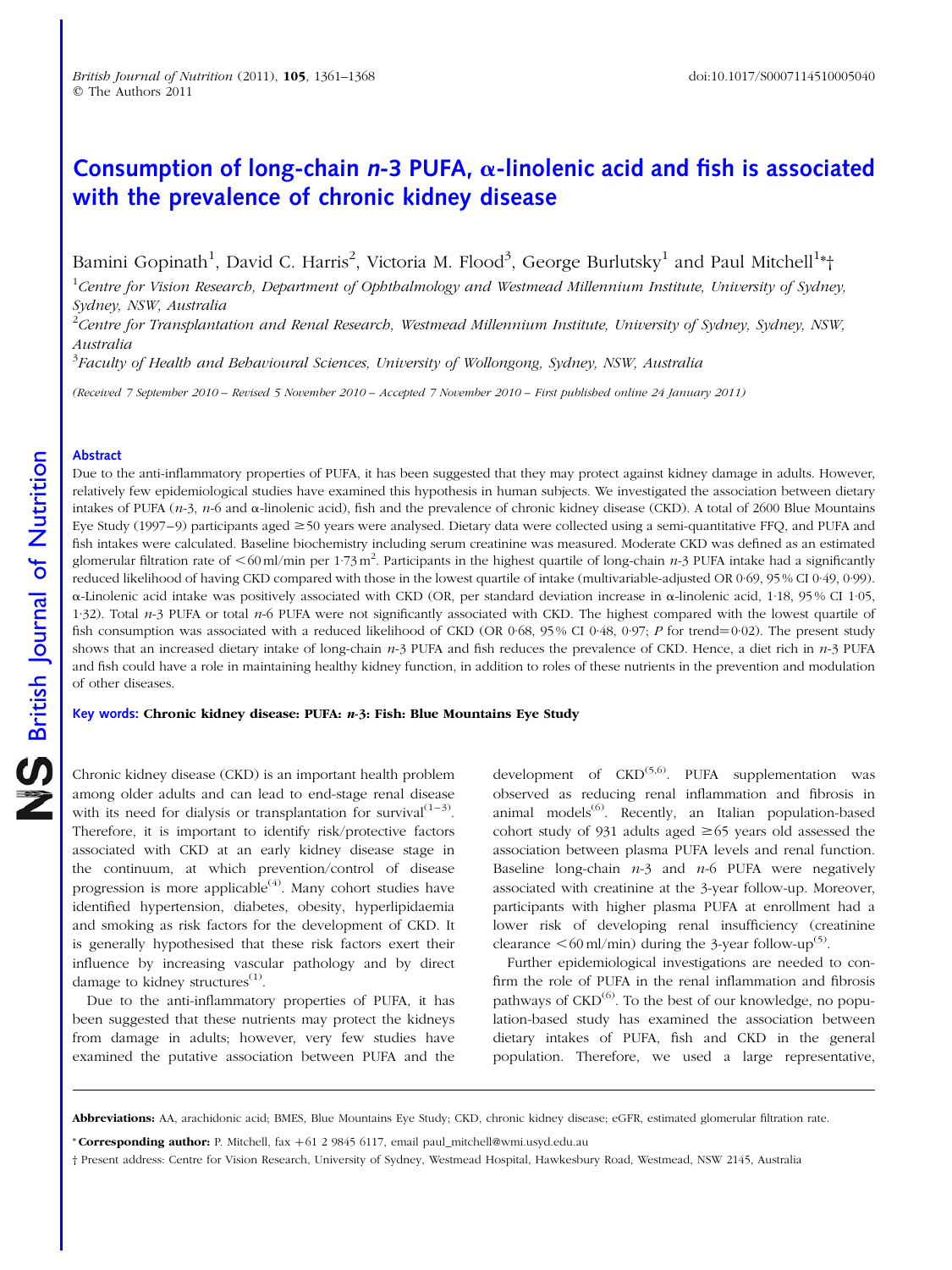community-based cohort of adults aged  $\geq$  50 years to pursue the following aims: (a) to establish whether a cross-sectional association exists between dietary intakes of PUFA and the prevalence of CKD; (b) to determine whether a diet high in fish reduces the likelihood of CKD.

#### **Methods**

### Study population

The present study is based on the second Blue Mountains Eye Study (BMES), a population-based study of participants aged  $\geq$  49 years, living in two postcodes of the Blue Mountains region, west of Sydney, Australia, which has studied age-related eye diseases and other health outcomes in an urban Australian population. Details of the study methods have previously been described<sup> $(7)$ </sup>. In brief, following a door-to-door census of the region, 4433 people were identified as eligible for the study. Of these, 3654 participants aged 49 years or older were examined (82·4 % participation; BMES-1) during 1992–4. Surviving baseline participants were invited to attend 5-year follow-up examinations (1997–9, BMES-2), at which 2334 (75·1 % of survivors) and an additional 1174 newly eligible residents were examined, i.e. those who had become eligible by moving into the area or into the age bracket of the original survey. At the 10-year follow-up (2002–4, BMES-3), 1952 participants (75.6% of survivors) were re-examined. The study was approved by the Human Research Ethics Committee of the University of Sydney and was conducted adhering to the tenets of the Declaration of Helsinki. Signed informed consent was obtained from all participants at each examination.

#### Dietary data

Dietary data were collected using a 145-item self-administered FFQ, modified for Australian diet and vernacular from an early Willett FFQ<sup>(8)</sup>, and included reference portion sizes. Participants used a nine-category frequency scale to indicate the usual frequency of consuming individual food items during the past year. The FFQ included details about frequency estimates and fatty acid supplements in order to permit a more detailed analysis of fatty acids.

We extracted separate data on the frequency of consuming fish (any species plus method of preparation) and oily fish (specifically salmon, tuna and sardines). Fish consumption was converted into g/d by multiplying the food consumption frequency by fixed portion sizes. The FFQ was validated on seventy-nine participants on three occasions during 1 year by using  $4d$  weighed food records<sup> $(9)$ </sup>. The FFQ showed moderate to good agreement for ranking individuals according to their fat intakes (total fat,  $r$  0·68; SFA,  $r$  0·67; MUFA,  $r$  0·54; PUFA,  $r$  0.44) and correctly classified more than 70% of people within 1 quintile for all types of  $fat^{(9,10)}$ .

Dietary intakes were estimated using the Australian Tables of Food Composition  $(NUTTAB95)^{(10)}$  and its fatty acid supplement. Additional fatty acid food composition data were added from the Royal Melbourne Institute of Technology database (Melbourne, VIC, Australia)<sup>(11)</sup>, available on

FoodWorks, version 3 (Xyris Software Private Limited, Highgate Hill, QLD, Australia). Long-chain n-3 PUFA were calculated from the sum of EPA  $(20:5n-3)$ , docosapentaenoic acid  $(22:5n-3)$ and DHA (22:6  $n-3$ ). Total  $n-3$  PUFA consumption was calculated by adding the intakes of long-chain  $n-3$  PUFA and  $\alpha$ -linolenic acid. Total *n*-6 PUFA consumption was calculated by adding the intakes of linoleic and arachidonic acid (AA).

### Assessment of chronic kidney disease

Serum creatinine was measured within 4 h of fasting venous blood collection using a Hitachi 747 biochemistry analyser (Roche Diagnostics, Castle Hill, Sydney, NSW, Australia). Estimated glomerular filtration rate (eGFR) was the preferred measure of kidney function in the present study. Glomerular filtration rate was indirectly estimated using the four-variable Modification of Diet in Renal Disease Study equation<sup> $(12)$ </sup>:

Glomerular filtration rate (ml/min per  $1.73$  m<sup>2</sup>)

 $= 186 \times ($ serum creatinine $)^{-1.154} \times (age)^{-0.203}$ 

 $\times$  (0.742 if female) (conventional units).

The main outcome of interest was CKD of stage 3 or greater, defined as an eGFR of  $\leq 60$  ml/min per 1.73 m<sup>2</sup>. For the purposes of the present study, this was defined as CKD of moderate severity.

#### Collection of other information

At face-to-face interviews with trained interviewers, a comprehensive medical history that included information about hearing, demographic factors, socio-economic characteristics and lifestyle factors such as smoking was obtained from all participants. History of smoking was defined as never, past or current smoking. Current smokers included those who had stopped smoking within the past year. Alcohol intake was assessed by questions about the frequency of consuming alcoholic drinks (d/week), and consumption was split into three groups (no alcohol,  $0-20$  and  $> 20$  g/d). Physical inactivity (yes and no) was categorised as answering negatively to 'have you participated in any recreational exercise/ walk in the last 2 weeks?' Diabetes was defined either from history or by fasting blood glucose  $\geq 7.0$  mmol/l. Subjects were defined as having hypertension if they had a systolic blood pressure greater than 140 mmHg or a diastolic blood pressure more than 90 mmHg or were on anti-hypertensive  $\overline{\text{medications}}^{(13)}$ . Serum total homocysteine was determined from blood using the fluorescent polarization immunoassay method on an IMx analyser. BMI was calculated as weight divided by height squared  $(kg/m^2)$ . Serum total cholesterol and TAG were measured on a Reflotron reflectance photometric analyser (Roche Diagnostics).

#### Statistical analysis

Analyses including t tests,  $\chi^2$  tests and logistic regression were performed using the SAS statistical software package version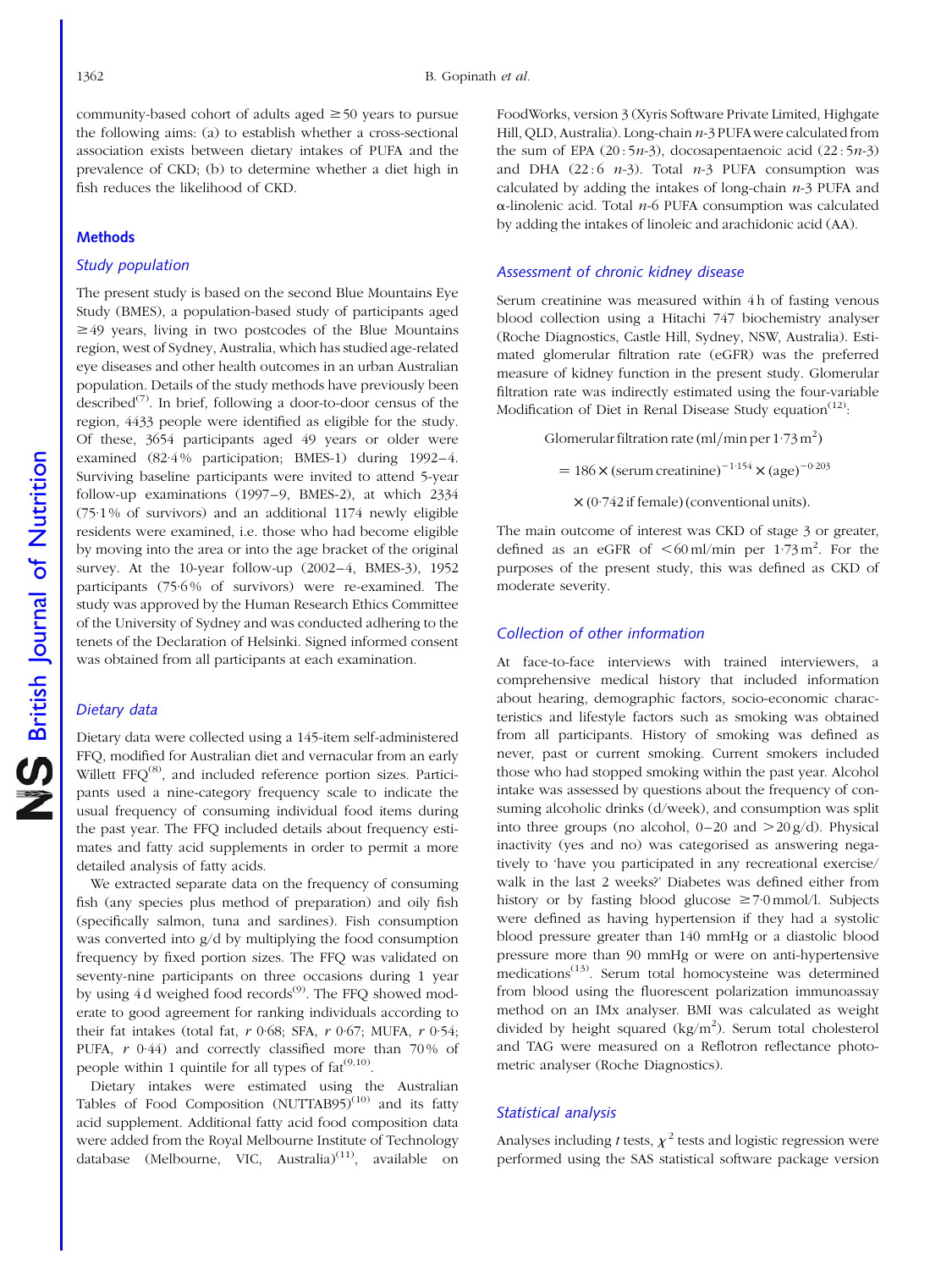9.1 (SAS Institute, Cary, NC, USA). Associations between dietary intakes of PUFA, fish and the prevalence of CKD were examined in logistic regression models, adjusting first for age and sex, and then for confounders that were found to be significantly associated with CKD (i.e. smoking, alcohol intake, BMI, physically inactive, diabetes mellitus, hypertension, serum total homocysteine, serum total cholesterol and serum TAG). Dietary fatty acid intakes were energy adjusted using the residual method described by Willett & Stampfer<sup>(14)</sup>. Results of the logistic regression analysis are expressed as adjusted OR with 95 % CI. We assessed dietary intakes of PUFA and fish both as categorised (quartiles; with the lowest quartile as the reference group) and continuous (per standard deviation) variables. Statistical significance was defined as  $P < 0.05$ .

#### **Results**

Data for the cross-sectional analyses were obtained from 3508 participants at BMES-2. Of these, 2600 participants had their fasting blood collected at BMES-2 including serum creatinine measures. In addition, at the same time, these 2600 subjects also had complete dietary data collected at BMES-2. Among these subjects, 504 (19·4 %) had CKD of at least stage 3 (moderate CKD) and 2096 (80·6 %) did not. Table 1 shows the characteristics of participants with and without moderate CKD. Participants with moderate CKD were more likely to be older, be physically inactive and have hypertension, diabetes, stroke, higher Hb, haematocrit and serum homocysteine, total cholesterol and TAG than participants with mild or no CKD. On the other hand, participants with moderate

CKD were less likely to be male, current smokers and less likely to heavily consume alcohol (Table 1).

[Table 2](#page-5-0) shows a significant inverse association between long-chain n-3 PUFA intake (assessed as a continuous variable) and the prevalence of CKD; each standard deviation increase in energy-adjusted long-chain  $n-3$  PUFA intake was associated with a 13 % decrease in the prevalence of CKD (multivariable-adjusted OR 0·87, 95 % CI 0·76, 0·99). In contrast, each standard deviation increase in energy-adjusted  $\alpha$ -linolenic acid intake was associated with an 18% increased likelihood of having CKD. Significant associations were not observed with total  $n-3$  PUFA or total  $n-6$  PUFA intake ([Table 2\)](#page-5-0). A non-significant association was observed between fish consumption and moderate CKD (multivariable-adjusted OR 0·89, 95 % CI 0·78, 1·03). We observed a significant linear relationship between dietary intake of  $\alpha$ -linolenic acid, fish and eGFR [\(Fig. 1\(a\) and \(b\)\)](#page-5-0); however, a linear relationship was not observed with the other dietary PUFA and eGFR (data not shown).

We also analysed the different components of dietary PUFA as quartiles, and observed that participants in the highest quartile of long-chain n-3 PUFA intake had a 31 % reduced likelihood of having moderate CKD compared with those in the lowest quartile ( $P$  for trend=0.052; [Table 3](#page-6-0)). However, participants in the highest quartile of  $\alpha$ -linolenic acid intake had an 73 % increased likelihood of having moderate CKD compared with those in the lowest quartile of intake (P for trend $=0.004$ ).

[Table 4](#page-6-0) shows the association between consumption of fish (in quartiles) and moderate CKD. Participants in the highest quartile of fish consumption had a 32 % reduced likelihood

> Without moderate CKD ( $e$ GFR  $>$  60 ml/min per 1·73 m<sup>2</sup>, *n* 2096)

Mean sp *n* % Mean sp *n* % *P* 

Table 1. Characteristics of participants with and without chronic kidney disease (CKD) (Mean values and standard deviations or number of participants and percentages)

| Serum cholesterol (mmol/l) | $6-0$ | 1.1  |     |        | $5-8$ | 1.0  |      |      | < 0.0001 |
|----------------------------|-------|------|-----|--------|-------|------|------|------|----------|
| Serum TAG (mmol/l)         | 1·6   | 0.8  |     |        | 1.5   | 0.9  |      |      | 0.03     |
| Albumin (g/l)              | 41.5  | 2.7  |     |        | 41.7  | 2.4  |      |      | 0.27     |
| $Hb$ (g/l)                 | 143.5 | 13.5 |     |        | 148.4 | 12.1 |      |      | < 0.0001 |
| Haematocrit                | 0.43  | 0.04 |     |        | 0.44  | 0.03 |      |      | < 0.0001 |
| <b>Diuretics</b>           |       |      | 103 | $20-4$ |       |      | 148  | 7.1  | < 0.0001 |
| Hypertension*              |       |      | 323 | 64.3   |       |      | 1012 | 48.4 | < 0.0001 |
| <b>Diabetes</b>            |       |      | 71  | 14-1   |       |      | 198  | 9.5  | 0.002    |
| Stroke <sup>+</sup>        |       |      | 42  | $8-4$  |       |      | 66   | 3.2  | < 0.0001 |

Age (years) 73·2 8·4 64·9 8·5 <0·0001 Male 145 28·8 977 46·6 <0·0001 - 145 28·8 977 960 977 46·6  $\times$ 0·0001 Current smokers 33 6·7 205 9·9 0·03

No alcohol 137 27·2 380 18·1 ,0·0001

) 27·3 4·6 27·6 4·7 0·25 Physically inactive 105 151-8 104 21-8 265 13-5 (0-0001<br>104 21-8 146-1 28-6 265 13-5 <0-0001 Systolic BP (mmHg)  $151.8$  22.4  $146.1$  38.6  $< 0.0001$ Diastolic BP (mmHg) 83-9 10-4 86-2 36-2 0-01 Serum total homocysteine (umol/l) 15-6 6.0 11-2 3.8 60 (0.0001

0–20 310 61·5 1284 61·3  $>$  20 300  $>$  20 $\sim$  20 $\sim$  57  $\sim$  11 $\cdot$ 3  $\sim$  432  $\sim$  20 $\cdot$ 6

eGFR, estimated glomerular filtration rate (in ml/min per 1-73 m<sup>2</sup>) using the four-variable Modification of Diet in Renal Disease Study formula; BP, blood pressure.

Moderate CKD (eGFR  $< 60$  ml/min per 1.73 m<sup>2</sup>, *n* 504)

Defined as a systolic BP greater than 140 mmHg or a diastolic BP more than 90 mmHg or using anti-hypertensive medications<sup>(13)</sup>

† History of previously diagnosed stroke.

Alcohol consumption (g/d)

BMI  $(kg/m<sup>2</sup>)$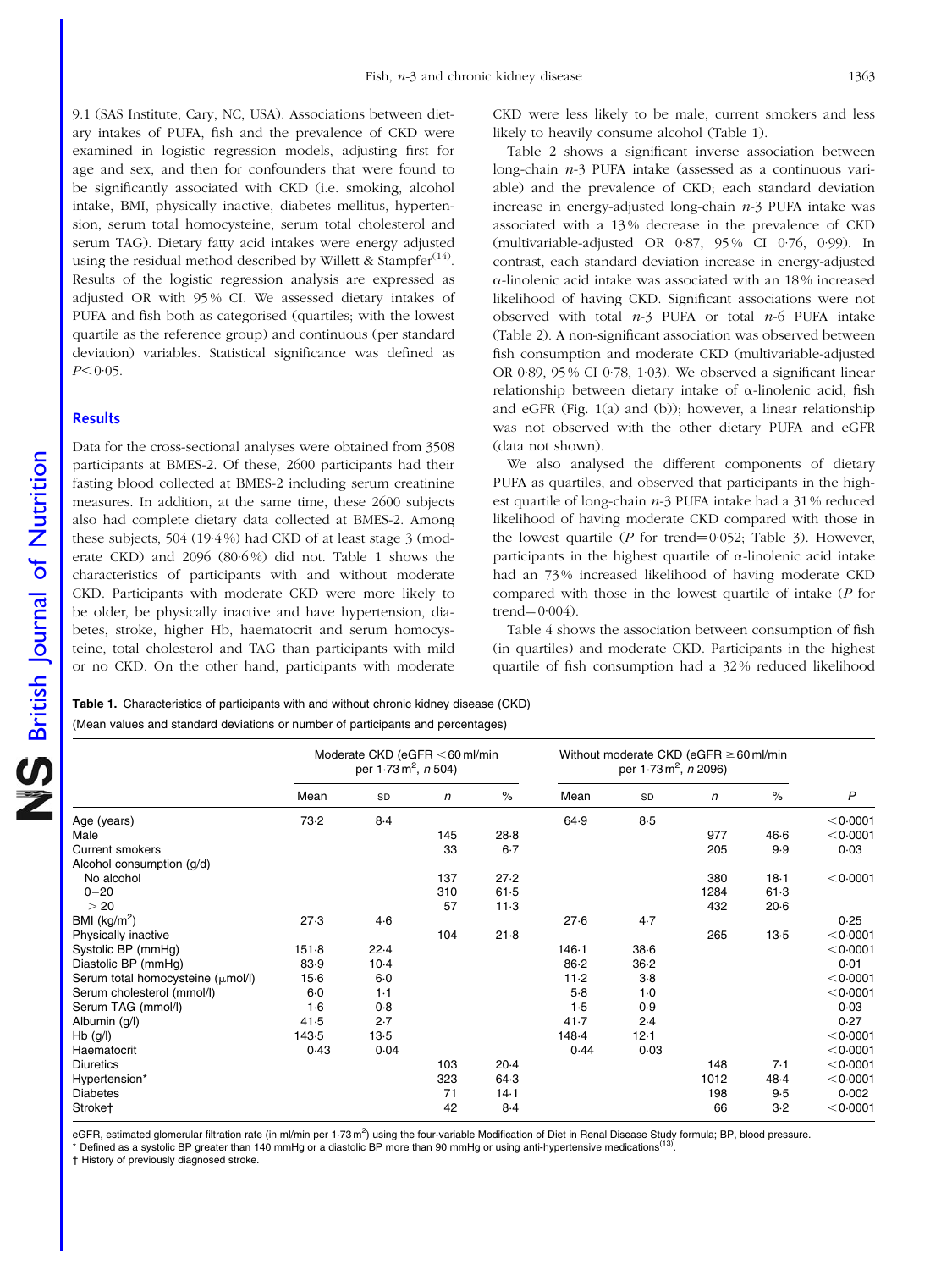#### <span id="page-5-0"></span>1364 B. Gopinath et al.

| <b>Table 2.</b> Associations between dietary intake of PUFA, fish and the prevalence of chronic kidney disease (CKD) |
|----------------------------------------------------------------------------------------------------------------------|
| (Mean values, ranges, odds ratios per standard deviation and 95% confidence intervals)                               |

|                                        |       |                |      | eGFR < 60 (moderate CKD; $n$ 504 (19.4%)) |                        |            |  |  |
|----------------------------------------|-------|----------------|------|-------------------------------------------|------------------------|------------|--|--|
|                                        |       |                |      | Age-sex adjusted                          | Multivariate adjusted* |            |  |  |
| Energy-adjusted fatty acid intake      | Mean  | Range          | OR   | 95 % CI                                   | OR                     | 95 % CI    |  |  |
| Total $n-3$ PUFA (1 sp = 0.58)         | 1.10  | $0.07 - 5.91$  | 1.10 | 0.99.1.22                                 | 1.07                   | 0.95.1.20  |  |  |
| Long-chain $n-3$ PUFA (1 sp = 0.30)    | 0.25  | $0.00 - 4.44$  | 0.89 | 0.79.101                                  | 0.87                   | 0.76, 0.99 |  |  |
| $\alpha$ -Linolenic acid (1 sp = 0.46) | 0.84  | $0.07 - 3.31$  | 1.19 | 1.08, 1.32                                | 1.18                   | 1.05, 1.32 |  |  |
| Total $n-6$ PUFA (1 sp = 4.7)          | $9-0$ | $0.90 - 39.23$ | 1.08 | 0.97, 1.20                                | $1-03$                 | 0.91, 1.17 |  |  |
| Fish $(1$ sp = 30.3)                   | 31.7  | $0.00 - 396.5$ | 0.90 | 0.80.1.01                                 | 0.89                   | 0.78, 1.03 |  |  |

eGFR, estimated glomerular filtration rate (in ml/min per 1.73 m<sup>2</sup>) using the four-variable Modification of Diet in Renal Disease Study formula.

Adjusted for age, sex, BMI, smoking, alcohol consumption, physical activity, serum total homocysteine, serum total cholesterol, serum TAG, hypertension and history of diagnosed diabetes.

of having an eGFR  $\leq 60$  ml/min per 1.73 m<sup>2</sup> (multivariableadjusted OR 0·68, 95 % CI 0·48, 0·97). A significant trend was also observed with increasing consumption of fish, i.e. from the first to the fourth quartile ( $P$  for trend=0·001).

We also assessed the association between dietary intake of PUFA and fish and the different eGFR categories, using eGFR  $\geq 90$  ml/min per 1.73 m<sup>2</sup> as the reference group [\(Table 5\)](#page-7-0). The association between long-chain  $n-3$  PUFA and fish (as continuous variables) was particularly marked in participants with an eGFR of 45 to  $\leq 60$  ml/min per 1·73 m<sup>2</sup>; compared with those with an eGFR of  $\geq 90$  ml/min per 1.73 m<sup>2</sup> (OR 0·66, 95 % CI 0·49, 0·89; OR 0·68, 95 % CI 0·53, 0·87,



Fig. 1. Linear relationship between dietary intakes of (a) energy-adjusted  $\alpha$ -linolenic acid (mg/d;  $\beta = -3.97$ , P=0.003) and (b) fish (serves/d;  $\beta = 4.53$ ,  $P \le 0.001$ ), with estimated glomerular filtration rate (eGFR) as determined by the four-variable Modification of Diet in Renal Disease Study formula.

respectively). Significant positive associations were observed with dietary intake of  $\alpha$ -linolenic acid in participants with an eGFR of 60 to  $\lt$  75 ml/min per 1.73 m<sup>2</sup> and an eGFR of 45 to  $<$  60 ml/min per 1 $-73$  m<sup>2</sup>. Significant associations with dietary intakes of PUFA and fish were not observed among subjects with an eGFR of  $\leq 45$  ml/min per 1.73 m<sup>2</sup>, possibly due to reduced statistical power.

#### **Discussion**

To the best of our knowledge, the putative association between dietary intakes of PUFA and fish with renal function has not been investigated in a community-based setting. Data from this sample of adults show that increased dietary intake of long-chain  $n-3$  PUFA is inversely associated with the prevalence of CKD. Similarly, high consumption of fish reduced the odds of having moderate CKD by 32 %. In contrast, a higher intake of  $\alpha$ -linolenic acid was associated with a 73% increased likelihood of having prevalent CKD.

The prevalence of moderate CKD in the BMES was 19·4 %, which is relatively similar to the data from the Third National Health and Nutrition Examination Survey<sup>(15)</sup>, which demonstrated a prevalence of 20.6% in adults aged  $\geq$  65 years, and also concurs with a Norwegian study that observed a prevalence of  $18·7%$  in adults aged  $70$  years and over<sup>(16)</sup>. The inverse association between dietary intake of long-chain  $n-3$ PUFA and the prevalence of CKD concurs with findings of a negative association between plasma  $n-3$  PUFA levels and renal function in a cohort of Italians<sup>(5)</sup>. These data are also in agreement with animal models that show that PUFA supplementation reduces the progression of renal disease<sup>(6)</sup>. The underlying mechanism for our observation is unknown. We hypothesise that long-chain  $n-3$  PUFA may protect kidney function by exerting an anti-inflammatory influence through the down-regulation of pro-inflammatory cytokine production, reduction of NO and expression of endothelial leukocyte adhesion molecules<sup>(5,17,18)</sup>. Furthermore, Cicero et al.<sup>(19)</sup> showed that highly purified n-3 PUFA long-term supplementation is associated with a significant reduction in systolic and diastolic blood pressure. Hypertension is a risk factor for CKD; hence, the influence of long-chain  $n-3$  PUFA on blood pressure may be a potential mechanism by which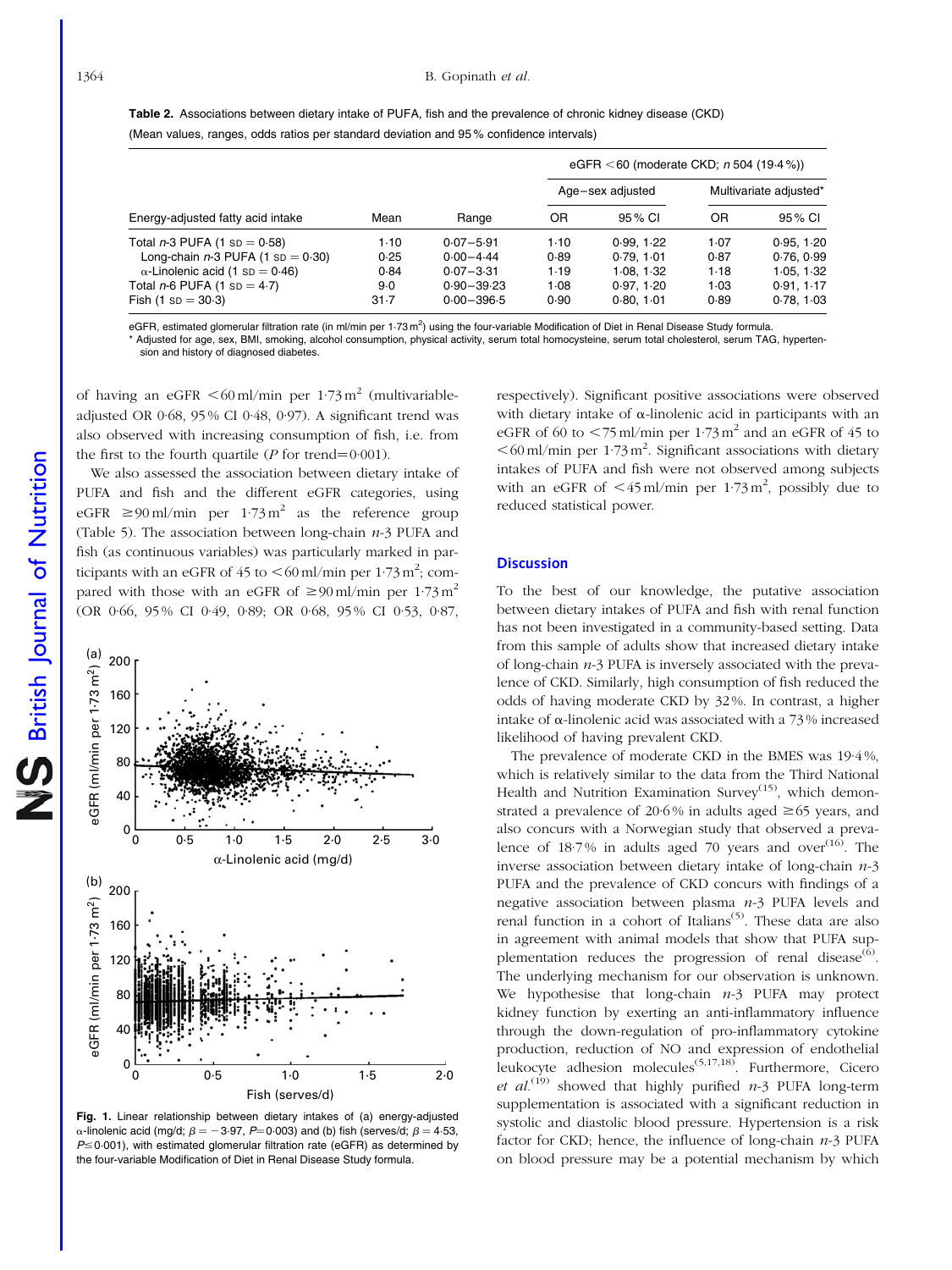| Energy-adjusted fatty<br>acid intake (range) |                             | $eGFR < 60$ (moderate CKD) |                  |                        |            |  |  |  |
|----------------------------------------------|-----------------------------|----------------------------|------------------|------------------------|------------|--|--|--|
|                                              |                             |                            | Age-sex adjusted | Multivariate adjusted* |            |  |  |  |
|                                              | No. of cases/no.<br>at risk | OR.                        | 95 % CI          | <b>OR</b>              | 95 % CI    |  |  |  |
| Total n-3 PUFA                               |                             |                            |                  |                        |            |  |  |  |
| $1(0.04 - 0.79)$                             | 109/651                     | $1-0$                      | Reference        | $1-0$                  | Reference  |  |  |  |
| $2(0.79 - 1.01)$                             | 126/651                     | 1.33                       | 0.97, 1.81       | 1.21                   | 0.85, 1.72 |  |  |  |
| $3(1.01 - 1.29)$                             | 131/647                     | 1.44                       | 1.06, 1.96       | 1.29                   | 0.91, 1.84 |  |  |  |
| $4(1.29 - 4.76)$                             | 138/651                     | 1.39                       | 1.02, 1.89       | 1.28                   | 0.91, 1.81 |  |  |  |
| P for trend                                  |                             |                            | 0.06             |                        | 0.21       |  |  |  |
| Long-chain n-3 PUFA                          |                             |                            |                  |                        |            |  |  |  |
| $1(0.00 - 0.10)$                             | 131/651                     | $1-0$                      | Reference        | $1-0$                  | Reference  |  |  |  |
| $2(0.10 - 0.18)$                             | 122/649                     | 0.92                       | 0.68, 1.24       | 0.88                   | 0.63, 1.24 |  |  |  |
| $3(0.18 - 0.31)$                             | 141/650                     | 1.13                       | 0.84, 1.51       | 1.04                   | 0.74, 1.46 |  |  |  |
| $4(0.31 - 4.18)$                             | 110/650                     | 0.77                       | 0.56, 1.04       | 0.69                   | 0.49, 0.99 |  |  |  |
| P for trend                                  |                             |                            | 0.09             |                        | 0.05       |  |  |  |
| $\alpha$ -Linolenic acid                     |                             |                            |                  |                        |            |  |  |  |
| $1(0.04 - 0.59)$                             | 92/651                      | $1-0$                      | Reference        | $1-0$                  | Reference  |  |  |  |
| $2(0.60 - 0.76)$                             | 130/650                     | 1.67                       | 1.21, 2.30       | 1.38                   | 0.96, 1.99 |  |  |  |
| $3(0.76 - 0.99)$                             | 134/650                     | 1.65                       | 1.20, 2.26       | 1.50                   | 1.05, 2.16 |  |  |  |
| $4(0.99 - 2.80)$                             | 148/649                     | 1.93                       | 1.41, 2.64       | 1.73                   | 1.22, 2.47 |  |  |  |
| P for trend                                  |                             |                            | 0.0003           |                        | 0.004      |  |  |  |

<span id="page-6-0"></span>Table 3. Associations between dietary intake of PUFA (in quartiles) and the prevalence of chronic kidney disease (CKD) (Ranges, odds ratios and 95 % confidence intervals)

eGFR, estimated glomerular filtration rate (in ml/min per 1.73 m<sup>2</sup>) using the four-variable Modification of Diet in Renal Disease Study formula. \* Adjusted for age, sex, BMI, smoking, alcohol consumption, physical activity, serum total homocysteine, serum total cholesterol, serum TAG, hypertension and history of diagnosed diabetes.

it protects the kidneys. However, the association between  $n-3$ PUFA and CKD in BMES subjects was independent of the presence of hypertension.

Our finding of a significant negative association between consumption of fish and CKD is novel, but not surprising, given that there is little doubt that long-chain  $n-3$  PUFA in fish are the key nutrients responsible for the health benefits and cardiovascular disease prevention<sup> $(17,20-22)$ </sup>. It has been suggested that regular consumption of fish attenuates inflammatory processes by antagonising pro-inflammatory cytokines that increase the risk of conditions such as cardiovascular disease and possibly  $\text{CKD}^{(5,23)}$ . Additionally, the hypocholesterolaemic effects of fish proteins have been reported both in animals and humans, together with lower TAG concentrations<sup>(24–26)</sup>. These

properties of fish may also account for the observed association with renal function, as hyperlipidaemia is a risk factor for CKD and is thought to cause direct damage to kidney structures and/or increases vascular pathology $^{(1)}$ .

Alternatively, the anti-proteinuric effects of  $n-3$  PUFA and fish could explain its relationship with moderate CKD, as reductions in proteinuria correlate with the preservation of renal function<sup>(27)</sup>. Previously, Weise et  $al^{(28)}$  used a rat model of membranous nephropathy to demonstrate that rats fed with fish oil had a 25–50 % decline in proteinuria than those fed safflower oil. Hobbs et  $al^{(29)}$  also demonstrated that supplementation of the diet with fish oil prevented the development of proteinuria in hypertensive rats. Additionally, in patients with chronic glomerular disease (an important

Table 4. Associations between dietary intake of fish (in quartiles) and the prevalence of chronic kidney disease (CKD)

(Ranges, odds ratios and 95 % confidence intervals)

|                                | No. of cases/no. | $eGFR < 60$ (moderate CKD) |                  |                        |           |  |  |
|--------------------------------|------------------|----------------------------|------------------|------------------------|-----------|--|--|
|                                |                  |                            | Age-sex adjusted | Multivariate adjusted* |           |  |  |
| Energy-adjusted<br>fish intake | at risk          | OR                         | 95 % CI          | OR                     | 95 % CI   |  |  |
| Fish $(q/d)$                   |                  |                            |                  |                        |           |  |  |
| $1(0.00 - 14.2)$               | 140/651          | $1-0$                      | Reference        | $1-0$                  | Reference |  |  |
| $2(14.2 - 24.3)$               | 134/649          | 1.03                       | 0.77, 1.38       | 1.02                   | 0.73.143  |  |  |
| $3(24.3 - 39.7)$               | 137/650          | 1.05                       | 0.78, 1.41       | 1.04                   | 0.74.145  |  |  |
| $4(39.8 - 373.5)$              | 93/650           | 0.64                       | 0.47, 0.88       | 0.68                   | 0.48.0.97 |  |  |
| P for trend                    |                  |                            | 0.002            |                        | 0.02      |  |  |

eGFR, estimated glomerular filtration rate (in ml/min per 1.73m<sup>2</sup>) using the four-variable Modification of Diet in Renal Disease Study formula.

\* Adjusted for age, sex, BMI, smoking, alcohol consumption, physical activity, serum total homocysteine, serum total cholesterol, serum TAG, hypertension and history of diagnosed diabetes.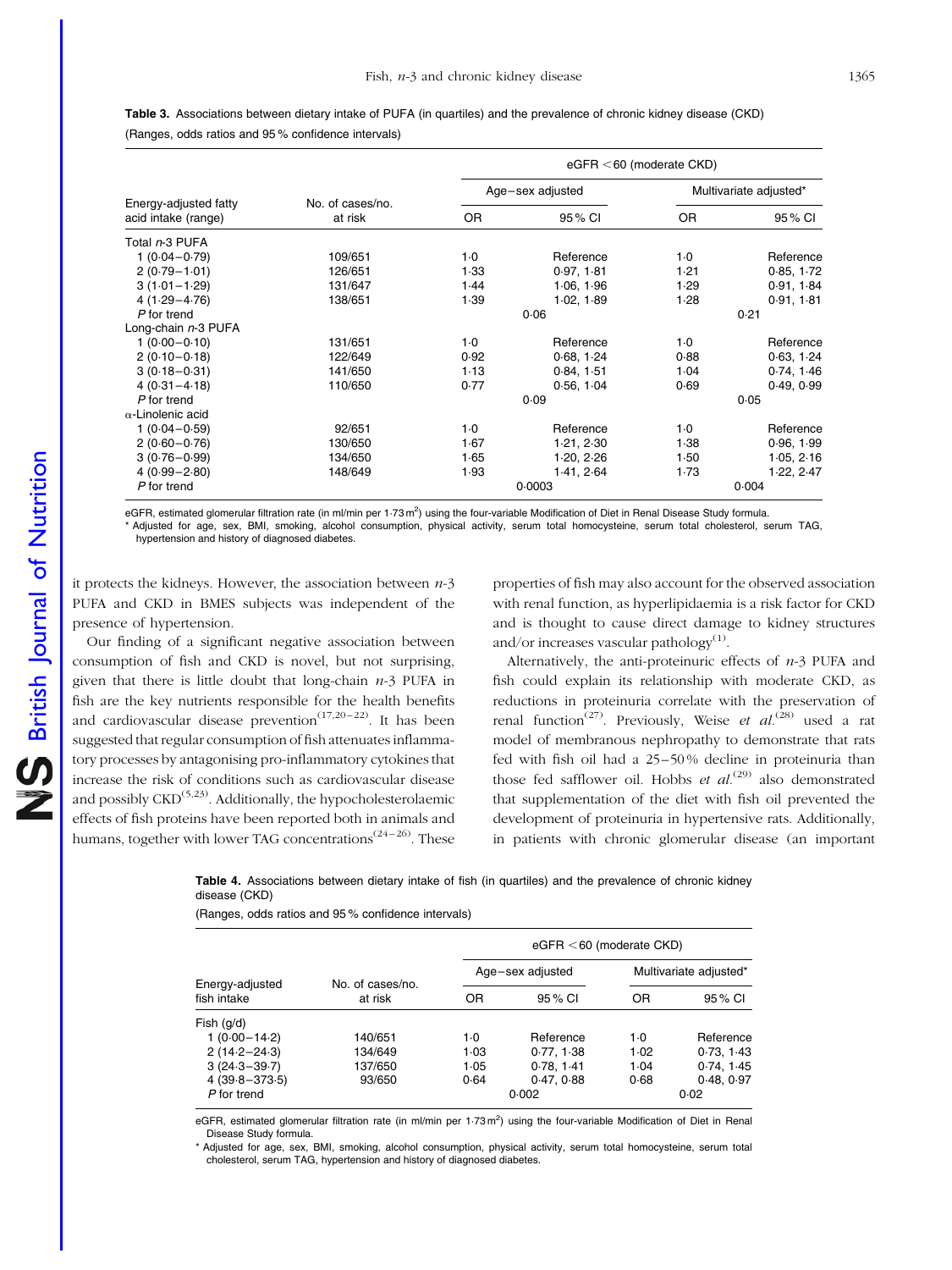<span id="page-7-0"></span>Table 5. Associations between dietary intakes of PUFA, fish and the estimated glomerular filtration rate (eGFR) category\* (Odds ratios and 95 % confidence intervals)

|                                                                                                                 | eGFR category+                   |                                      |                                    |                                      |                                  |                                    |                       |                                     |
|-----------------------------------------------------------------------------------------------------------------|----------------------------------|--------------------------------------|------------------------------------|--------------------------------------|----------------------------------|------------------------------------|-----------------------|-------------------------------------|
|                                                                                                                 | 75 to $<$ 90<br>$(n628, 61.5\%)$ |                                      | 60 to $<$ 75<br>$(n 1075, 73.2\%)$ |                                      | 45 to $<$ 60<br>$(n398, 50.2\%)$ |                                    | $<$ 45 (n 106, 21.2%) |                                     |
| Energy-adjusted fatty acid intake                                                                               | OR ±                             | 95 % CI                              | OR ±                               | 95 % CI                              | OR ±                             | 95 % CI                            | OR <sub>‡</sub>       | 95 % CI                             |
| Total $n-3$ PUFA (1 sp = 0.58)<br>Long-chain $n-3$ PUFA (1 sp = 0.30)<br>$\alpha$ -Linolenic acid (1 sp = 0.46) | 1.07<br>0.99<br>$1-10$           | 0.92.1.24<br>0.86.1.15<br>0.95, 1.28 | 1.19<br>0.99<br>1.25               | 1.02, 1.40<br>0.85, 1.15<br>1.07.146 | $1-23$<br>0.66<br>1.51           | 0.96.1.57<br>0.49.0.89<br>1.19.191 | 1.13<br>0.83<br>1.42  | 0.73.1.73<br>0.59.118<br>0.93, 2.18 |
| Total $n-6$ PUFA (1 sp = 4.7)<br>Fish $(1$ sp = 30.3)                                                           | $1-03$<br>0.94                   | 0.90.118<br>0.83, 1.08               | 1.06<br>0.88                       | 0.92, 1.23<br>0.76, 1.01             | 1.17<br>0.68                     | 0.94.147<br>0.53, 0.87             | 1.06<br>0.69          | 0.69.162<br>0.46, 1.05              |

\* eGFR (ml/min per 1 $\cdot$ 73 m<sup>2</sup>) using the four-variable Modification of Diet in Renal Disease Study formula.

 $\dagger$  Compared with participants with eGFR  $\geq$  90 ml/min per 1.73 m<sup>2</sup> i.e. the reference group.

‡ Adjusted for age, sex, BMI, smoking, alcohol consumption, physical activity, serum total homocysteine, serum total cholesterol, serum TAG, hypertension and history of diagnosed diabetes.

cause of CKD), a high-dose  $n-3$  PUFA supplementation over 12 weeks reduced proteinuria<sup>(30)</sup>. Finally, Hogg et  $al$ .<sup>(31)</sup>. demonstrated that in IgA nephropathy patients, a dosedependent relationship existed between  $n-3$  PUFA and reductions in proteinuria.

The role of  $\alpha$ -linolenic acid on cardiovascular function and cardiometabolic risk remains a matter of debate<sup> $(32)$ </sup>. The positive association between  $\alpha$ -linolenic acid and moderate CKD observed in the present study was not expected. The specific mechanisms underlying why  $n-3$  fatty acids mainly from terrestrial sources and those from mainly marine sources $(33)$ have differing effects on the prevalence of CKD are unclear. One possibility is that  $\alpha$ -linolenic acid is a plant *n*-3 fatty acid which is poorly converted (less than 5 %) to EPA and DHA, which have been shown to be cardioprotective<sup>(34)</sup>. Thus, increased dietary availability of  $\alpha$ -linolenic acid does not necessarily enhance DHA synthesis and may even decrease tissue DHA concentrations<sup> $(35)$ </sup>, since DHA synthesis appears to be tightly regulated by feedback inhibition<sup>(36)</sup>. Additionally, while EPA and DHA have numerous antiinflammatory properties,  $\alpha$ -linolenic acid exerts little influence on inflammatory cytokine production at feasible dietary intakes<sup>(18,33,37)</sup>. Finally,  $\alpha$ -linolenic acid is present in some vegetable oils and nuts, and animal fats<sup>(38)</sup>; hence, we cannot rule out the possibility that  $\alpha$ -linolenic acid from both non-animal and animal sources represents a marker of a correlated component of fat or fat-containing food, such as red meat<sup>(33)</sup>, which could lead to, for example, hyperlipidaemia and in turn increase the prevalence of CKD.

In the present study, a non-significant increase in the prevalence of moderate CKD was observed with increasing consumption of  $n-6$  PUFA. This observation is not surprising as the  $n-6$  PUFA AA gives rise to eicosanoid mediators that have established roles in inflammation and AA metabolism, and is a long recognised target for anti-inflammatory therapies<sup>(39)</sup>. The  $n-3$  fatty acids EPA and DHA are incorporated into inflammatory cell phospholipids in a time- and dose-dependent manner, and are partly incorporated at the expense of AA. EPA and DHA inhibit AA metabolism. Hence, the production of AA-derived eicosanoids is decreased by  $n-3$  PUFA and occurs in a dose-dependent manner<sup>(39)</sup>.

Ageing population trends in Western countries emphasise the need for the identification and development of potential protective strategies for CKD. Hence, the findings presented in this investigation are important as they demonstrate that a diet rich in long-chain  $n-3$  PUFA and fish could have a protective influence against the decline in kidney function that is common with ageing<sup> $(5)$ </sup>. Ideally, the diet best designed to preserve renal function would be similar to what has also been proposed for cardiovascular disease, i.e. low in SFA and high in long-chain n-3 PUFA from fish and fish oils, for example, a Mediterranean-style diet<sup>(17,40)</sup>.

Key strengths of the present study include its representative population-based sample with relatively high participation, minimising selection bias, availability of rich covariate/confounder information and the use of standardised protocols for exposure and outcome assessment. However, there are some caveats such as the lack of longitudinal data, which precludes conclusions regarding the prospective nature of the association between dietary intakes of  $n-3$  PUFA and fish, and eGFR. Nevertheless, it is unlikely that moderate CKD is an independent predictor of high consumption of PUFA and fish. Second, dietary assessment by the FFQ in which respondents have to estimate typical intake frequencies of food items and their portion sizes can potentially introduce measurement error and bias. We cannot rule this possibility out, but, overall, the validity of fatty acid categories compared with weighed food records was moderately  $\text{good}^{(9,10,41)}$ . Finally, the BMES was not designed to examine the issues of kidney function per se, but rather to examine the issues of sensory loss. Hence, we do not have urinalysis results, although we have estimated renal function in our subjects using a widely accepted method. Nonetheless, limitations of such estimated measures of kidney function exist, specifically serum creatinine is an insensitive marker of glomerular filtration rate in older adults; hence, it is not surprising that the Modification of Diet in Renal Disease formula based predominantly on it is imperfect. The use of this formula cannot circumvent the very significant spectral interferences affecting serum creatinine measurement, e.g. haemolysis<sup>(42)</sup>; as such, eGFR should not be accepted without reservation as a reliable substitute for the direct measurement of renal function.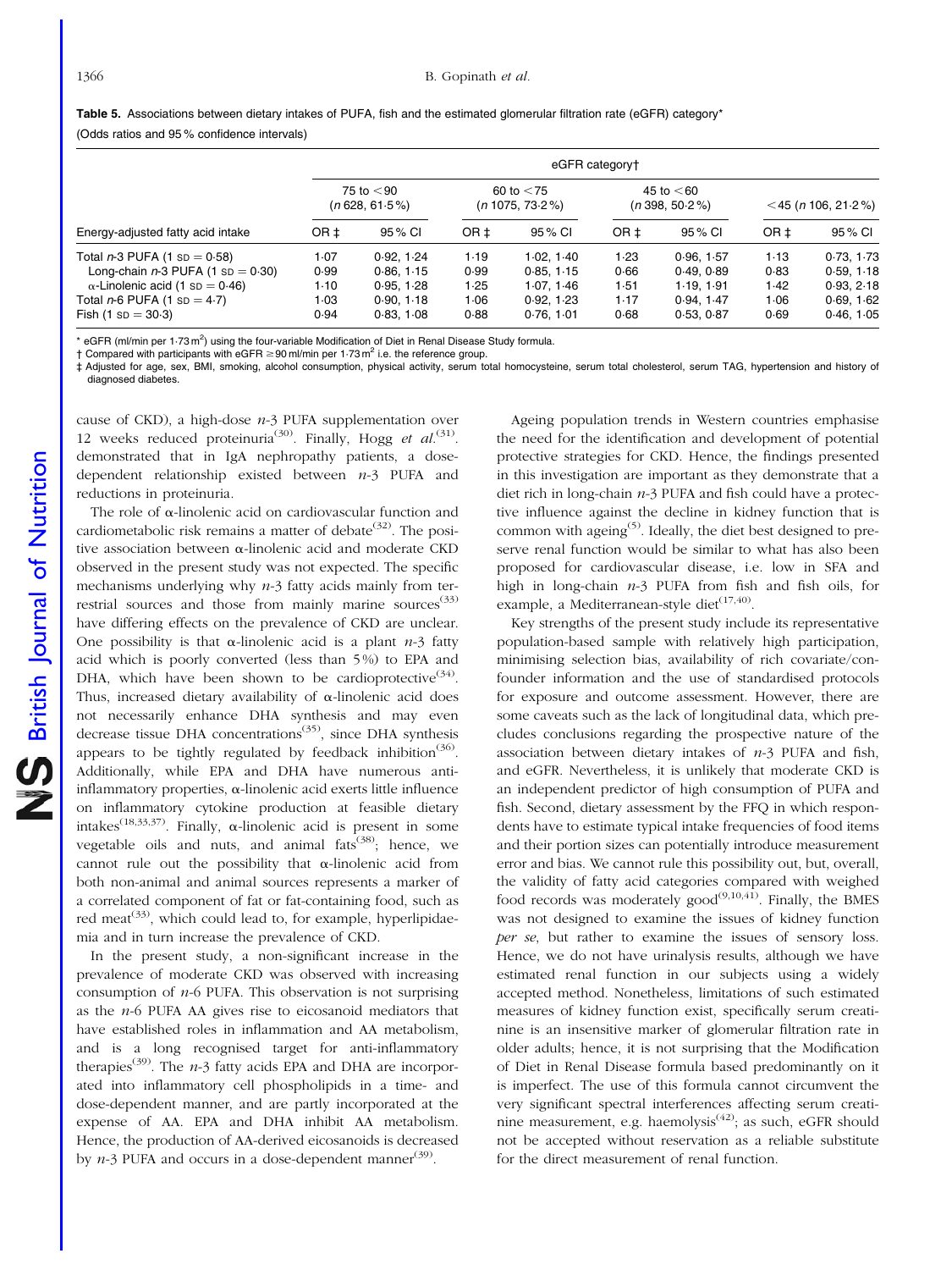In conclusion, higher dietary intake of long-chain  $n-3$  PUFA was associated with a reduced prevalence of moderate CKD. Additionally, increased consumption of fish was associated with a reduced likelihood of CKD in adults aged  $\geq 50$  years. These data suggest that long-chain  $n-3$  PUFA and fish could have a role in maintaining healthy kidney function, in addition to the roles of these nutrients in the prevention and modulation of other diseases (e.g. autoimmune disorders, coronary heart disease and stroke) $(17,18)$ . However, to fully determine the effects of  $n-3$  dietary fats and fish on renal function, there is a need for further high-quality population-based studies and randomised controlled trials of long duration.

### Acknowledgements

None of the authors has any conflicts of interest. B. G., D. C. H. and P. M. contributed to the study concept and design. P. M. performed the acquisition of subjects and data. B. G., G. B. and P. M. contributed to the analysis and interpretation of data. B. G. was involved in the preparation of the manuscript. B. G., D. C. H., V. M. F. and P. M. had done the important critical revision. The BMES was supported by the Australian National Health and Medical Research Council (grant no. 974159, 991407, 211069 and 262120).

#### **References**

- 1. Lauretani F, Maggio M, Pizzarelli F, et al. (2009) Omega-3 and renal function in older adults. Curr Pharm Des 15, 4149–4156.
- 2. Hamer RA & El Nahas AM (2006) The burden of chronic kidney disease. BMJ 332, 563–564.
- 3. Coresh J, Selvin E, Stevens LA, et al. (2007) Prevalence of chronic kidney disease in the United States. JAMA 298, 2038–2047.
- 4. Shankar A, Wang JJ, Chua B, et al. (2008) Positive association between plasma homocysteine level and chronic kidney disease. Kidney Blood Press Res 31, 55–62.
- 5. Lauretani F, Semba RD, Bandinelli S, et al. (2008) Plasma polyunsaturated fatty acids and the decline of renal function. Clin Chem 54, 475–481.
- 6. Baggio B, Musacchio E & Priante G (2005) Polyunsaturated fatty acids and renal fibrosis: pathophysiologic link and potential clinical implications. J Nephrol 18, 362–367.
- 7. Attebo K, Mitchell P & Smith W (1996) Visual acuity and the causes of visual loss in Australia. The Blue Mountains Eye Study. Ophthalmology 103, 357–364.
- 8. Willett WC, Sampson L, Browne ML, et al. (1988) The use of a self-administered questionnaire to assess diet four years in the past. Am *I Epidemiol*  $127$ ,  $188-199$ .
- 9. Smith W, Mitchell P, Reay EM, et al. (1998) Validity and reproducibility of a self-administered food frequency questionnaire in older people. Aust  $N Z J$  Public Health 22, 456–463.
- 10. Department of Community Services and Health (1995) NUTTAB95 Nutrient Data Table for Use in Australia. Canberra: Australian Government Publishing Service.
- 11. Mann NJ, Sinclair AJ, Percival P, et al. (2003) Development of a database of fatty acids in Australian foods. Nutrition & Dietetics 60, 42–45.
- 12. Levey AS, Bosch JP, Lewis JB, et al. (1999) A more accurate method to estimate glomerular filtration rate from serum

creatinine: a new prediction equation. Modification of Diet in Renal Disease Study Group. Ann Intern Med 130, 461–470.

- 13. Whitworth JA, World Health Organization & International Society of Hypertension Writing Group (2003) 2003 World Health Organization (WHO)/International Society of Hypertension (ISH) statement on management of hypertension. J Hypertens 21, 1983–1992.
- 14. Willett W & Stampfer MJ (1986) Total energy intake: implications for epidemiologic analyses. Am J Epidemiol 124, 17–27.
- 15. Coresh J, Astor BC, Greene T, et al. (2003) Prevalence of chronic kidney disease and decreased kidney function in the adult US population: Third National Health and Nutrition Examination Survey. Am J Kidney Dis  $41$ , 1-12.
- 16. Hallan SI, Dahl K, Oien CM, et al. (2006) Screening strategies for chronic kidney disease in the general population: followup of cross sectional health survey. BMJ 333, 1047.
- 17. Connor WE (2000) Importance of  $n-3$  fatty acids in health and disease. Am J Clin Nutr  $71$ , 1718-1758.
- 18. Calder PC & Yaqoob P (2009) Omega-3 polyunsaturated fatty acids and human health outcomes. Biofactors 35, 266–272.
- 19. Cicero AF, Derosa G, Di G, et al. (2010) Omega 3 polyunsaturated fatty acids supplementation and blood pressure levels in hypertriglyceridemic patients with untreated normal-high blood pressure and with or without metabolic syndrome: a retrospective study. Clin Exp Hypertens 32, 137–144.
- 20. Wijendran V & Hayes KC (2004) Dietary  $n-6$  and  $n-3$  fatty acid balance and cardiovascular health. Annu Rev Nutr 24, 597–615.
- 21. Hooper L, Thompson RL, Harrison RA, et al. (2006) Risks and benefits of omega 3 fats for mortality, cardiovascular disease, and cancer: systematic review. BMJ 332, 752–760.
- 22. Hu FB, Bronner L, Willett WC, et al. (2002) Fish and omega-3 fatty acid intake and risk of coronary heart disease in women. *JAMA* 287, 1815–1821.
- 23. Din JN, Newby DE & Flapan AD (2004) Omega 3 fatty acids and cardiovascular disease – fishing for a natural treatment. BMJ 328, 30-35.
- 24. Gunnarsdottir I, Tomasson H, Kiely M, et al. (2008) Inclusion of fish or fish oil in weight-loss diets for young adults: effects on blood lipids. Int J Obes (Lond) 32, 1105–1112.
- 25. Demonty I, Deshaies Y, Lamarche B, et al. (2003) Cod protein lowers the hepatic triglyceride secretion rate in rats. J Nutr 133, 1398–1402.
- 26. Saravanan P, Davidson NC, Schmidt EB, et al. (2010) Cardiovascular effects of marine omega-3 fatty acids. Lancet 376, 540–550.
- 27. Randomised placebo-controlled trial of effect of ramipril on decline in glomerular filtration rate and risk of terminal renal failure in proteinuric, non-diabetic nephropathy (1997) The GISEN Group (Gruppo Italiano di Studi Epidemiologici in Nefrologia). Lancet 349, 1857-1863.
- 28. Weise WJ, Natori Y, Levine JS, et al. (1993) Fish oil has protective and therapeutic effects on proteinuria in passive Heymann nephritis. Kidney Int 43, 359-368.
- 29. Hobbs LM, Rayner TE & Howe PR (1996) Dietary fish oil prevents the development of renal damage in salt-loaded stroke-prone spontaneously hypertensive rats. Clin Exp Pharmacol Physiol 23, 508-513.
- 30. De Caterina R, Caprioli R, Giannessi D, et al. (1993)  $n-3$  Fatty acids reduce proteinuria in patients with chronic glomerular disease. Kidney Int 44, 843-850.
- 31. Hogg RJ, Fitzgibbons L, Atkins C, et al. (2006) Efficacy of omega-3 fatty acids in children and adults with IgA